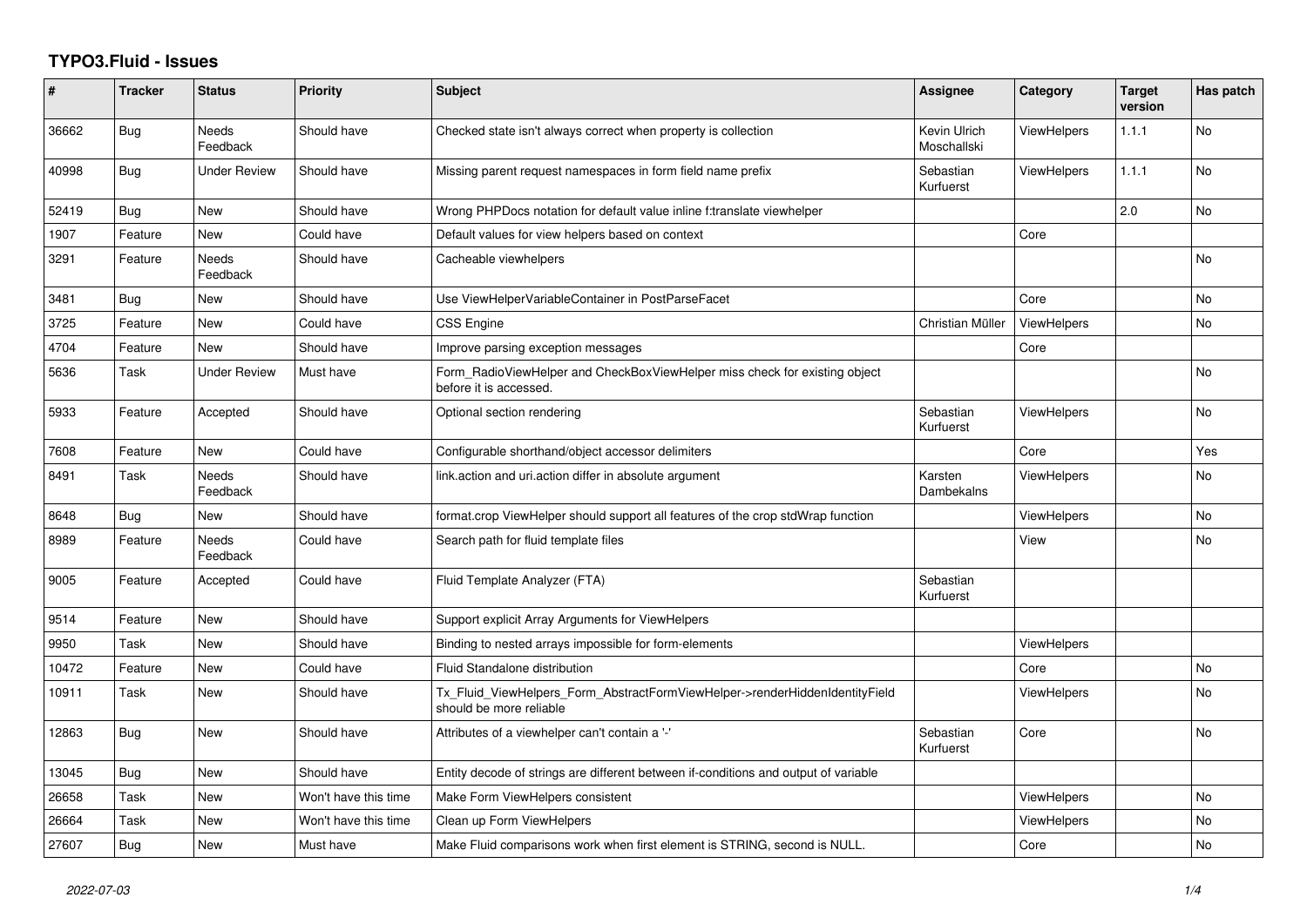| #     | <b>Tracker</b> | <b>Status</b>            | <b>Priority</b> | Subject                                                                                                     | <b>Assignee</b>        | Category    | <b>Target</b><br>version | Has patch |
|-------|----------------|--------------------------|-----------------|-------------------------------------------------------------------------------------------------------------|------------------------|-------------|--------------------------|-----------|
| 28549 | Bug            | New                      | Should have     | make widgets cacheable, i.e. not implement childnodeaccess interface                                        |                        |             |                          | <b>No</b> |
| 28550 | Bug            | New                      | Should have     | (v4) make widgets cacheable, i.e. not implement childnodeaccess interface                                   |                        |             |                          | No        |
| 28551 | Bug            | Accepted                 | Should have     | (v4) backport VHTest                                                                                        | Sebastian<br>Kurfuerst |             |                          | No        |
| 28552 | Bug            | <b>New</b>               | Should have     | (v5) write ViewHelper test for compiled run; adjust functional test to do two passes<br>(uncached & cached) |                        |             |                          | <b>No</b> |
| 28553 | Bug            | <b>New</b>               | Should have     | improve XHProf test setup                                                                                   |                        |             |                          | No        |
| 28554 | Bug            | <b>New</b>               | Should have     | (v4) implement feature flag to disable caching                                                              |                        |             |                          | No        |
| 30555 | Feature        | <b>New</b>               | Could have      | Make TagBuilder more extensible                                                                             |                        | Core        |                          | No        |
| 30937 | Bug            | New                      | Should have     | CropViewHelper stringToTruncate can't be supplied so it can't be easily extended                            |                        | ViewHelpers |                          | Yes       |
| 31955 | Feature        | New                      | Should have     | f:uri.widget                                                                                                |                        | Widgets     |                          | No        |
| 32035 | Task           | <b>New</b>               | Should have     | Improve fluid error messages                                                                                |                        | Core        |                          | Yes       |
| 33215 | Feature        | <b>New</b>               | Should have     | RFC: Dynamic values in ObjectAccess paths                                                                   |                        |             |                          | No        |
| 33394 | Feature        | <b>Needs</b><br>Feedback | Should have     | Logical expression parser for BooleanNode                                                                   | <b>Tobias Liebig</b>   | Core        |                          | <b>No</b> |
| 33551 | Bug            | New                      | Must have       | View helper values break out of a partial scope                                                             | Sebastian<br>Kurfuerst | Core        |                          | <b>No</b> |
| 33628 | Bug            | Needs<br>Feedback        | Must have       | Multicheckboxes (multiselect) for Collections don't work                                                    | Christian Müller       | ViewHelpers |                          | <b>No</b> |
| 34309 | Task           | New                      | Could have      | Unknown ViewHelpers cause exception - should be handled more graceful                                       |                        | ViewHelpers |                          | <b>No</b> |
| 34682 | Bug            | <b>Under Review</b>      | Should have     | Radio Button missing checked on validation error                                                            |                        | ViewHelpers |                          | No        |
| 36410 | Feature        | <b>New</b>               | Should have     | Allow templates to send arguments back to layout                                                            |                        | ViewHelpers |                          | No        |
| 36559 | Feature        | New                      | Could have      | New widget progress bar                                                                                     |                        |             |                          | Yes       |
| 36655 | Bug            | New                      | Should have     | <b>Pagination Links</b>                                                                                     |                        | Widgets     |                          | No        |
| 37095 | Feature        | New                      | Should have     | It should be possible to set a different template on a Fluid TemplateView inside an<br>action               | Christopher<br>Hlubek  |             |                          | No        |
| 37619 | Bug            | <b>New</b>               | Should have     | Fatal Error when using variable in name attribute of Section ViewHelper                                     |                        | ViewHelpers |                          | No        |
| 38130 | Feature        | New                      | Should have     | Checkboxes and multiple select fields should have an assignable default value                               |                        |             |                          | No        |
| 38369 | Bug            | New                      | Must have       | Resource ViewHelpers should not fall back to request package                                                |                        | View        |                          | No        |
| 39936 | Feature        | New                      | Should have     | registerTagAttribute should handle default values                                                           |                        | ViewHelpers |                          | No        |
| 39990 | <b>Bug</b>     | New                      | Should have     | Same form twice in one template: hidden fields for empty values are only rendered<br>once                   |                        | Core        |                          | No        |
| 40064 | <b>Bug</b>     | New                      | Must have       | Multiselect is not getting persisted                                                                        |                        | ViewHelpers |                          | No        |
| 40081 | Feature        | New                      | Should have     | Allow assigned variables as keys in arrays                                                                  |                        |             |                          | No        |
| 42397 | Feature        | New                      | Should have     | Missing viewhelper for general links                                                                        |                        |             |                          | No        |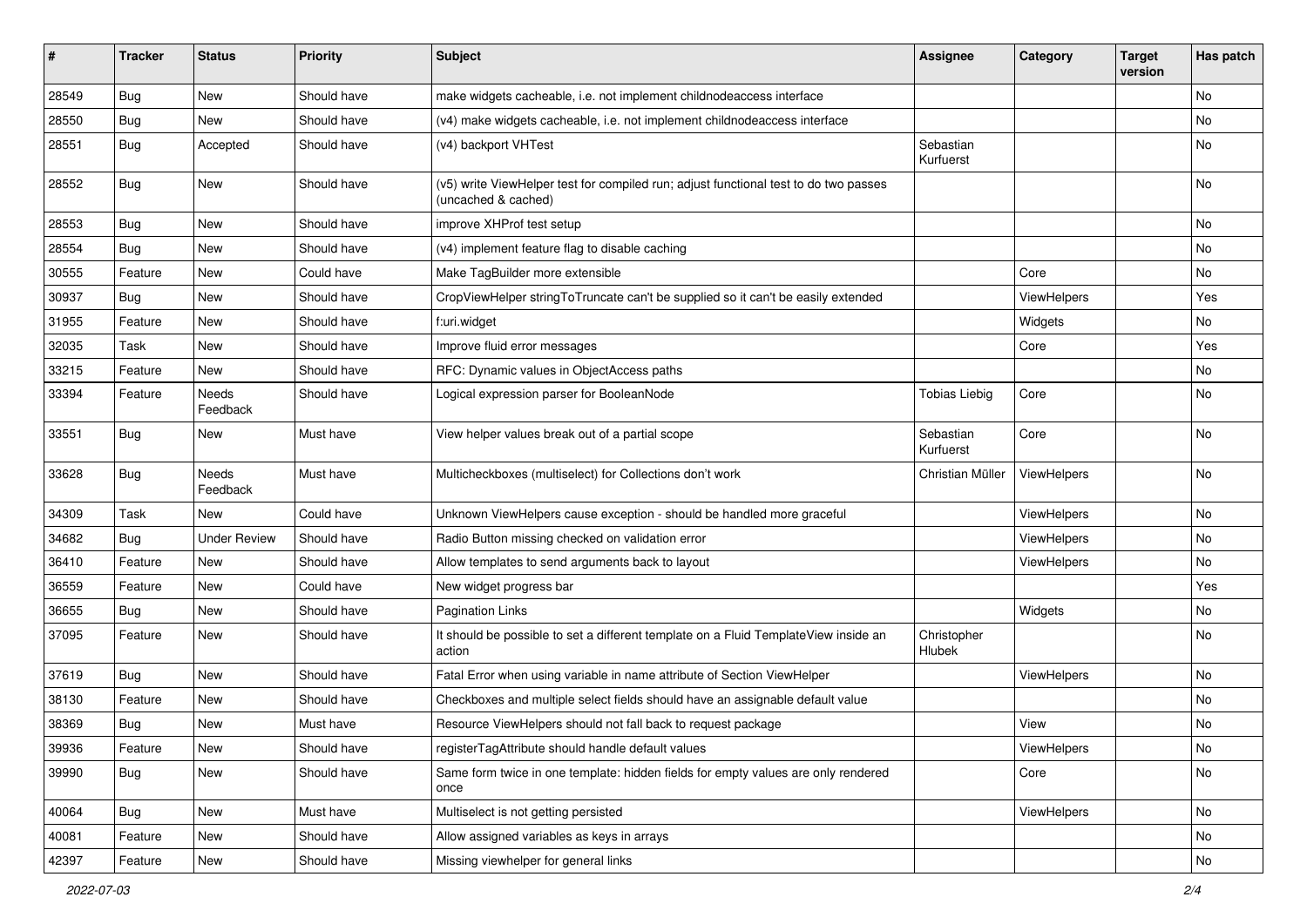| #     | <b>Tracker</b> | <b>Status</b>       | <b>Priority</b> | <b>Subject</b>                                                                       | Assignee             | Category    | <b>Target</b><br>version | Has patch     |
|-------|----------------|---------------------|-----------------|--------------------------------------------------------------------------------------|----------------------|-------------|--------------------------|---------------|
| 42743 | Task           | New                 | Should have     | Remove inline style for hidden form fields                                           |                      |             |                          | <b>No</b>     |
| 43071 | Task           | New                 | Should have     | Remove TOKENS for adding fallback teplates in B                                      |                      |             |                          | No            |
| 43072 | Task           | New                 | Should have     | Remove TOKENS for adding templates fallback in Backporter                            |                      | View        |                          | No            |
| 45153 | Feature        | <b>New</b>          | Should have     | f:be.menus.actionMenuItem - Detection of the current select option is insufficient   |                      |             |                          | No            |
| 45345 | Feature        | Needs<br>Feedback   | Should have     | Easy to use comments for fluid that won't show in output                             |                      |             |                          |               |
| 45394 | Task           | New                 | Should have     | Forwardport Unit test for standalone view                                            |                      | View        |                          | No            |
| 46091 | Task           | Needs<br>Feedback   | Should have     | Show source file name and position on exceptions during parsing                      |                      |             |                          | No            |
| 46257 | Feature        | <b>Under Review</b> | Should have     | Add escape sequence support for Fluid                                                |                      | Core        |                          | No            |
| 46545 | Feature        | New                 | Should have     | Better support for arrays in options of SelectViewHelper                             |                      |             |                          | No            |
| 47006 | Bug            | <b>Under Review</b> | Should have     | widget identifier are not unique                                                     |                      |             |                          | No            |
| 47669 | Task           | New                 | Should have     | FormViewHelper does not define the default request method                            |                      |             |                          | No            |
| 48355 | Feature        | New                 | Could have      | Assign output of viewhelper to template variable for further processing.             |                      |             |                          |               |
| 49038 | <b>Bug</b>     | New                 | Must have       | form.select does not select the first item if prependOptionValue is used             |                      |             |                          | No            |
| 49600 | Bug            | <b>New</b>          | Should have     | f:form tag shown as a HTML on frontend                                               |                      | ViewHelpers |                          | No            |
| 49756 | Feature        | <b>Under Review</b> | Should have     | Select values by array key in checkbox viewhelper                                    |                      |             |                          | No            |
| 50888 | Bug            | <b>Under Review</b> | Should have     | WSOD by changing name of section and if Fluid caches are generated                   |                      |             |                          | No            |
| 51100 | Feature        | <b>New</b>          | Must have       | Links with absolute URI should have the option of URI Scheme                         |                      | ViewHelpers |                          | No            |
| 51239 | Bug            | <b>Under Review</b> | Must have       | AbstractViewHelper use incorrect method signature for "\$this->systemLogger->log()"  | Adrian Föder         | Core        |                          | Yes           |
| 51277 | Feature        | <b>New</b>          | Should have     | ViewHelper context should be aware of actual file occurrence                         |                      |             |                          | No            |
| 52536 | Bug            | <b>Under Review</b> | Should have     | Errorclass not set if no property-attribute set                                      |                      |             |                          |               |
| 52591 | Bug            | New                 | Should have     | The Pagination Widget broken for joined objects                                      |                      |             |                          | No            |
| 52640 | Feature        | <b>Under Review</b> | Should have     | Create an UnlessViewHelper as opposite to the IfViewHelper                           | Marc Neuhaus         |             |                          | No            |
| 53806 | Bug            | <b>Under Review</b> | Should have     | Paginate widget maximumNumberOfLinks rendering wrong number of links                 | Bastian<br>Waidelich | Widgets     |                          | No            |
| 54195 | Task           | <b>New</b>          | Should have     | Rename and move FormViewHelper's errorClass value, currently 'f3-form-error'         | Adrian Föder         | ViewHelpers |                          | No            |
| 54284 | <b>Bug</b>     | New                 | Should have     | Default Option for Switch/Case VH                                                    |                      | ViewHelpers |                          | No            |
| 55008 | <b>Bug</b>     | <b>Under Review</b> | Should have     | Interceptors should be used in Partials                                              | Christian Müller     |             |                          | No            |
| 56237 | Task           | New                 | Should have     | in-line (Condition) View Helpers should not evaluate on parsing                      |                      |             |                          | No            |
| 57885 | <b>Bug</b>     | New                 | Must have       | Inputs are cleared from a second form if the first form produced a vallidation error |                      |             |                          | No            |
| 58862 | Bug            | Needs<br>Feedback   | Should have     | FormViewHelper doesn't accept NULL as value for \$arguments                          | Bastian<br>Waidelich | ViewHelpers |                          | Yes           |
| 58921 | <b>Bug</b>     | New                 | Should have     | f:form.* VHs crash if NOT inside f:form but followed by f:form                       |                      |             |                          | $\mathsf{No}$ |